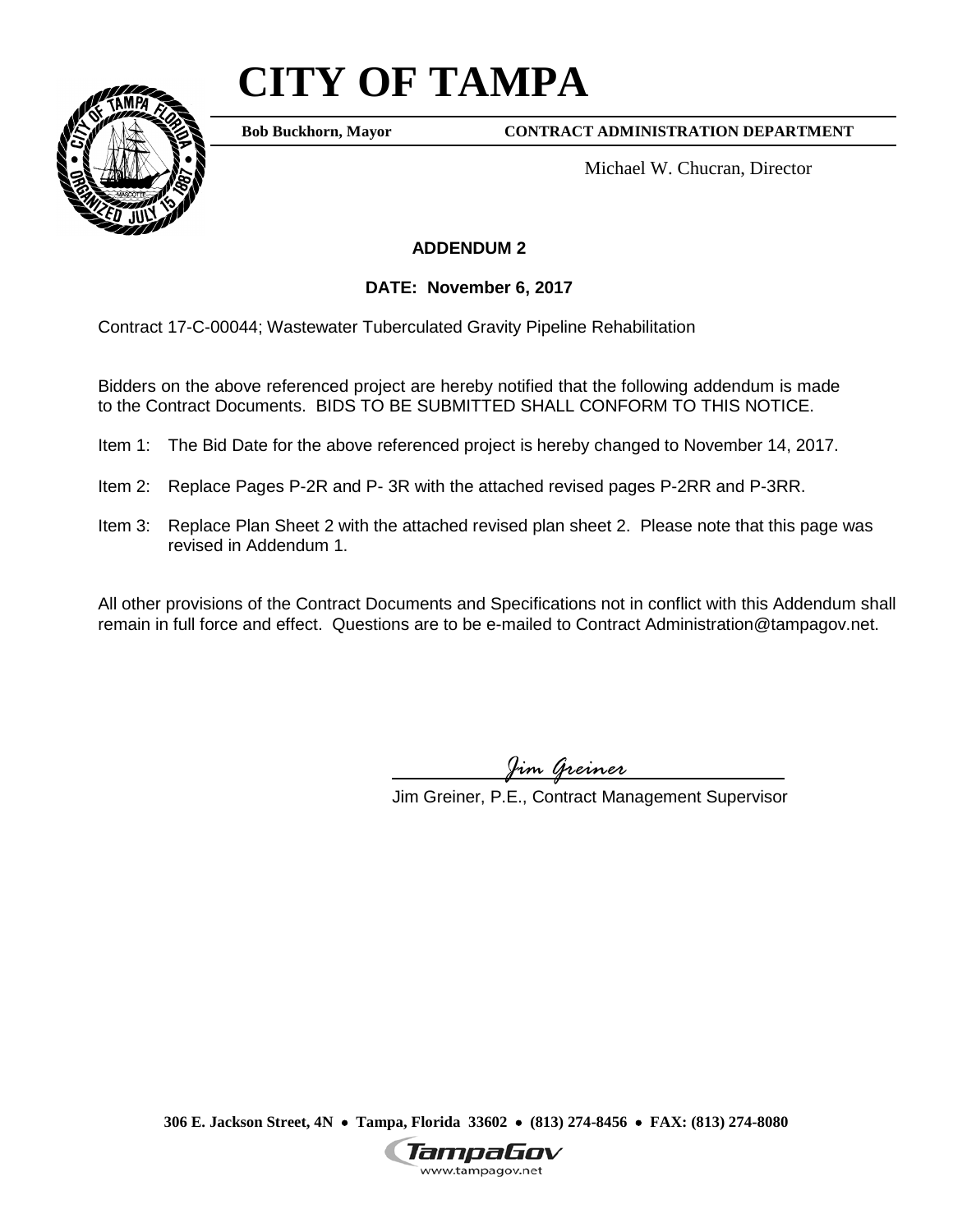| Item No.  | Description                                                                     | Unit                                                                                        | Approx.<br>Quantity | Unit Price in Words                     | <b>Unit Price</b> |   | <b>Total Computed Price</b> |
|-----------|---------------------------------------------------------------------------------|---------------------------------------------------------------------------------------------|---------------------|-----------------------------------------|-------------------|---|-----------------------------|
|           |                                                                                 |                                                                                             |                     |                                         |                   |   |                             |
| 100       | Contingency                                                                     | <b>LS</b>                                                                                   |                     | One Hundred Thousand Dollars & No Cents | 100,000.00        | S | 100,000.00                  |
| 102       | <b>MOT</b>                                                                      | <b>LS</b>                                                                                   |                     |                                         |                   |   |                             |
| 0408.2360 | Cured in Place Pipe for 8" Dia. Gravity Sewer (.236 inch thick)                 | LF                                                                                          | 10,334              |                                         |                   |   |                             |
| 0410.2950 | Cured in Place Pipe for 10" Dia. Gravity Sewer (.295 inch thick)                | LF                                                                                          | 2,922               |                                         |                   |   |                             |
| 0412.2950 | Cured in Place Pipe for 12" Dia. Gravity Sewer (.295 inch thick)                | LF                                                                                          | 2,187               |                                         |                   |   |                             |
| 0415.2950 | Cured in Place Pipe for 15" Dia. Gravity Sewer (.295 inch thick)                | LF                                                                                          | 1,309               |                                         |                   |   |                             |
| 0418.3540 | Cured in Place Pipe for 18" Dia. Gravity Sewer (.354 inch thick)                | $\mathsf{LF}% _{0}\left( \mathcal{N}\right) \equiv\mathsf{LF}_{0}\left( \mathcal{N}\right)$ | 2,614               |                                         |                   |   |                             |
| 0424.4720 | Cured in Place Pipe for 24" Dia. Gravity Sewer (.472 inch thick)                | $\mathsf{LF}% _{0}\left( \mathcal{N}\right) \equiv\mathsf{LF}_{0}\left( \mathcal{N}\right)$ | 690                 |                                         |                   |   |                             |
| 0621.08   | Cleaning & Inspection of Tuberculated Cast Iron or Ductile Iron Sewer, 8" Dia.  | LF                                                                                          | 4,033               |                                         |                   |   |                             |
| 0621.10   | Cleaning & Inspection of Tuberculated Cast Iron or Ductile Iron Sewer, 10" Dia. | LF                                                                                          | 1,700               |                                         |                   |   |                             |
| 0621.12   | Cleaning & Inspection of Tuberculated Cast Iron or Ductile Iron Sewer, 12" Dia. | LF                                                                                          | 1,066               |                                         |                   |   |                             |
| 0621.15   | Cleaning & Inspection of Tuberculated Cast Iron or Ductile Iron Sewer, 15" Dia. | LF                                                                                          | 300                 |                                         |                   |   |                             |
| 0621.18   | Cleaning & Inspection of Tuberculated Cast Iron or Ductile Iron Sewer, 18" Dia. | LF                                                                                          | 690                 |                                         |                   |   |                             |
| 0621.24   | Cleaning & Inspection of Tuberculated Cast Iron or Ductile Iron Sewer, 24" Dia. | $\mathsf{LF}% _{0}\left( \mathcal{N}\right) \equiv\mathsf{LF}_{0}\left( \mathcal{N}\right)$ | 140                 |                                         |                   |   |                             |
| 0601.08   | Hydraulic Cleaning & Inspection of 8" Dia. Gravity Sewer                        | LF.                                                                                         | 6,301               |                                         |                   |   |                             |
| 0601.10   | Hydraulic Cleaning & Inspection of 10" Dia. Gravity Sewer                       | $\mathsf{LF}% _{0}\left( \mathcal{N}\right) \equiv\mathsf{LF}_{0}\left( \mathcal{N}\right)$ | 1,222               |                                         |                   |   |                             |
| 0601.12   | Hydraulic Cleaning & Inspection of 12" Dia. Gravity Sewer                       | LF                                                                                          | 1,121               |                                         |                   |   |                             |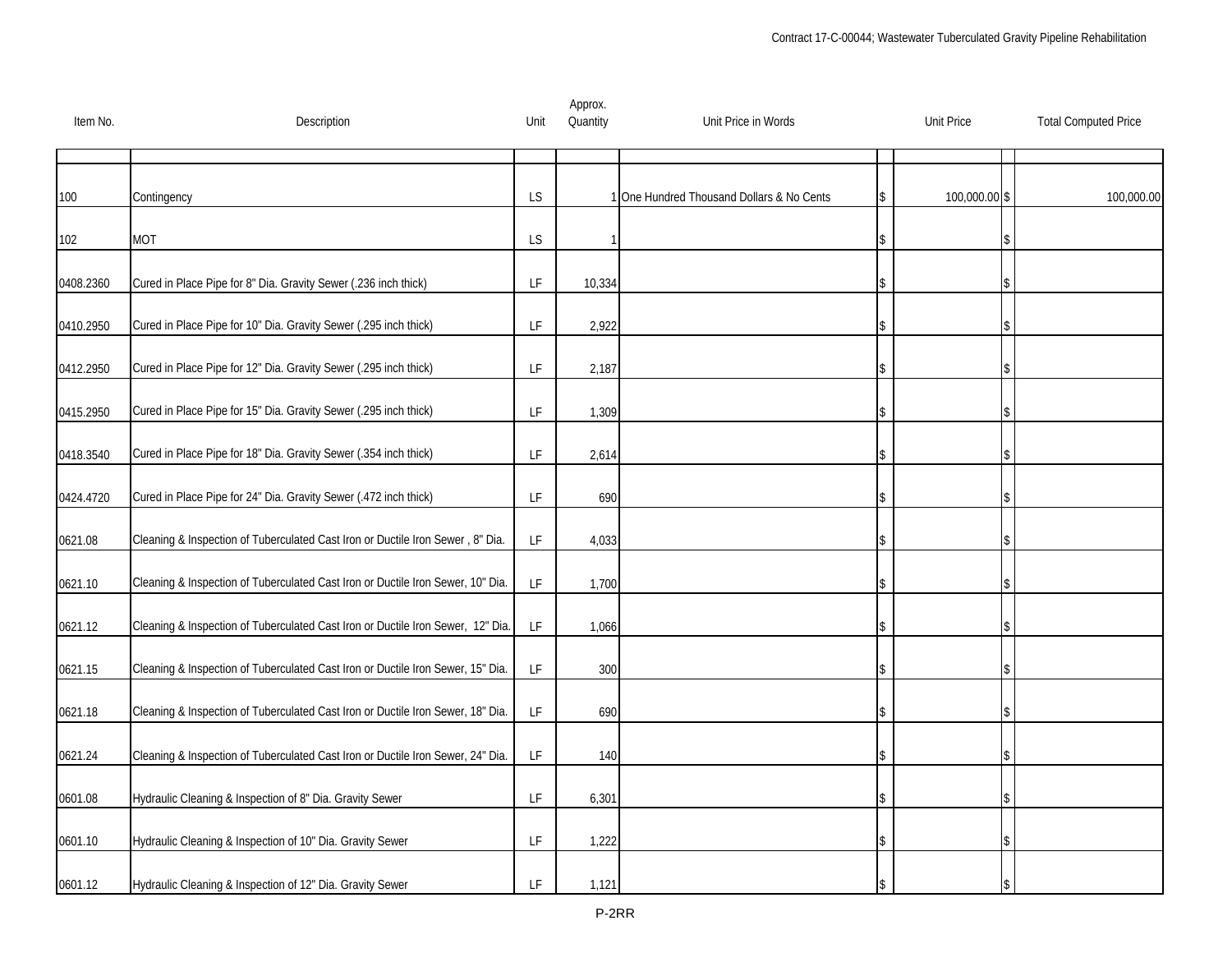| Item No. | Description                                               | Unit | Approx.<br>Quantity | Unit Price in Words | <b>Unit Price</b> | <b>Total Computed Price</b> |
|----------|-----------------------------------------------------------|------|---------------------|---------------------|-------------------|-----------------------------|
|          |                                                           |      |                     |                     |                   |                             |
| 0601.15  | Hydraulic Cleaning & Inspection of 15" Dia. Gravity Sewer | LF   | 1,009               |                     |                   |                             |
| 0601.18  | Hydraulic Cleaning & Inspection of 18" Dia. Gravity Sewer | LF   | 1,924               |                     |                   |                             |
| 0601.24  | Hydraulic Cleaning & Inspection of 24" Dia. Gravity Sewer | LF   | 550                 |                     |                   |                             |
| 9000     | Sewer Bypass with Tanker Truck                            | E.D  | 10                  |                     |                   |                             |
| 0700     | Disposal of Debris                                        | CY   | 50                  |                     |                   |                             |
| 9050.08  | Sewage Bypass Pumping for 8" Dia. Sewer                   | LF   | 10,334              |                     |                   |                             |
| 9050.10  | Sewage Bypass Pumping for 10" Dia. Sewer                  | LF   | 2,922               |                     |                   |                             |
| 9050.12  | Sewage Bypass Pumping for 12" Dia. Sewer                  | LF   | 2,187               |                     |                   |                             |
| 9050.15  | Sewage Bypass Pumping for 15" Dia. Sewer                  | LF.  | 1,309               |                     |                   |                             |
| 9050.18  | Sewage Bypass Pumping for 18" Dia. Sewer                  | LF.  | 2,614               |                     |                   |                             |
| 9050.24  | Sewage Bypass Pumping for 24" Dia. Sewer                  | LF   | 690                 |                     |                   |                             |
| 2050     | <b>Reconnect Service Connections</b>                      | EA   | 211                 |                     |                   |                             |
|          |                                                           |      |                     |                     | <b>TOTAL</b>      | \$                          |
|          |                                                           |      |                     |                     |                   |                             |
|          |                                                           |      |                     |                     |                   |                             |